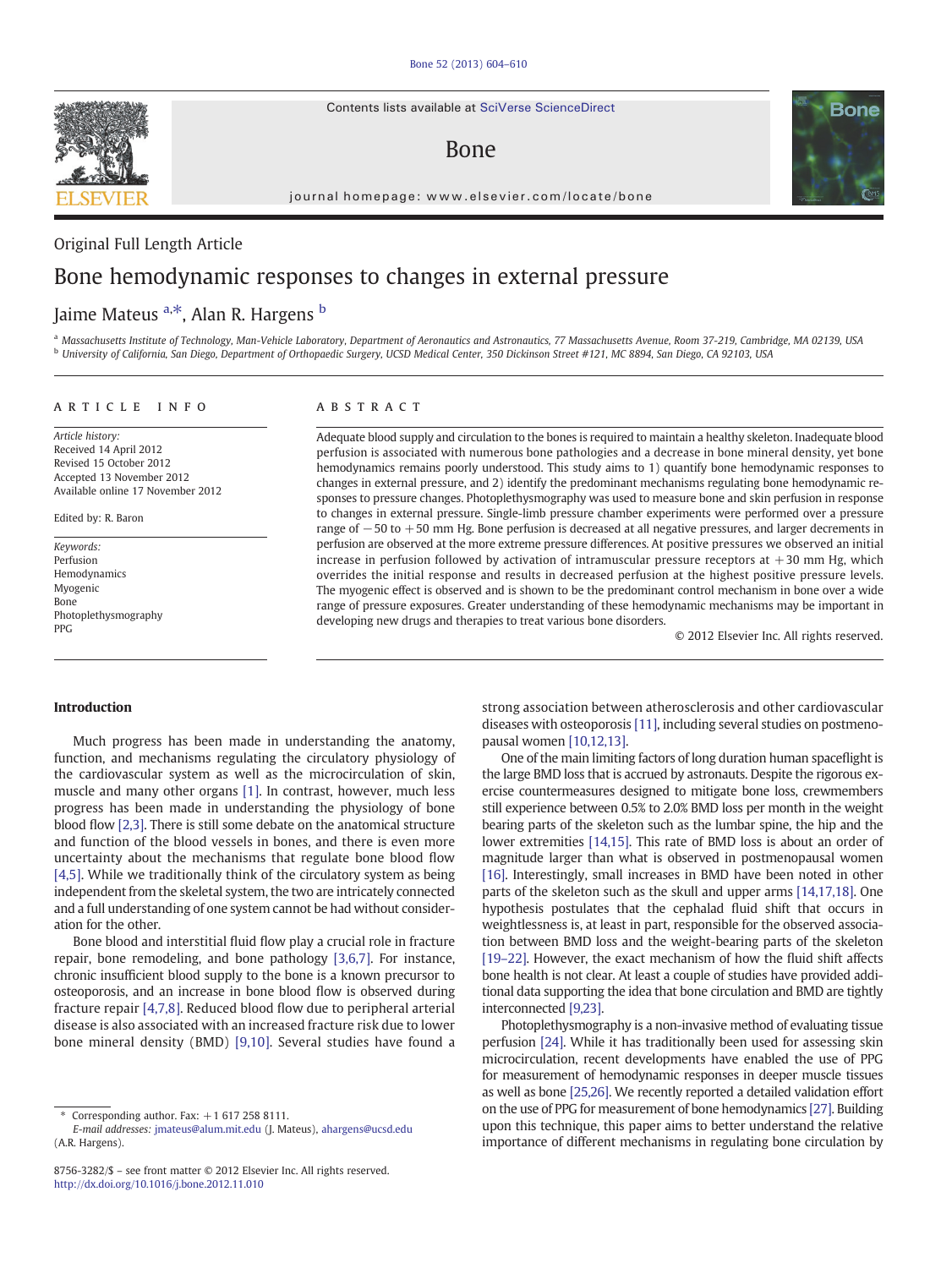measuring the bone hemodynamic responses in a limb in response to changes in external pressure.

The specific aims of this study are to 1) characterize bone hemodynamic responses to single-limb exposure to hypobaric (negative) and hyperbaric (positive) external pressures and 2) investigate the relative contribution of systemic sympathetic and local myogenic mechanisms in the regulation of bone circulation. A better understanding of the relationship between bone circulation and bone health is an important step in our understanding of integrated human physiology.

#### Mechanisms regulating bone blood flow

Moving from lying supine to standing results in a gravitationally induced orthostatic stress, yet we are capable of maintaining normal blood pressure (BP). Activation of sympathetic reflexes and the myogenic responses are two important mechanisms that contribute to orthostatic tolerance by increasing peripheral resistance. Bone is highly innervated with sympathetic fibers and several studies have examined effects of sympathetic activity on bone blood flow [\[4,28](#page-6-0)–32]. While the sympathetic reflexes have been extensively documented, the myogenic effect has received less attention and only recently have researchers begun to quantify the relative contribution of each mechanism to vasomotor responses [\[33](#page-6-0)–35].

The myogenic response is an important mechanism regulating blood flow in skin, muscle and many other organs [35–[37\].](#page-6-0) However, the exact mechanism is not yet fully understood [\[38](#page-6-0)–40], and to date the myogenic effect has not been documented in bone. The myogenic effect was first reported by Bayliss in 1902, where he described the natural tendency of blood vessels to vasodilate in response to a decrease in transmural pressure, and to vasoconstrict in response to an increase in transmural pressure [\[41\]](#page-6-0). While the myogenic effect may be enhanced during sympathetic stimulation, it is a separate mechanism that can be seen even when all innervation has been cut [\[39,42](#page-6-0)–44]. Changing the external pressure through either lower-body negative pressure (LBNP) or lower-body positive pressure (LBPP) are two ways to alter the transmural pressure and hence elicit the myogenic effect [\[33,45,46\]](#page-6-0).

#### Physiological responses to negative (hypobaric) pressure exposure

In 1834 Junod performed the first studies of the application of reduced pressure to parts of the human body [47–[49\].](#page-6-0) The general response is characterized by vasoconstriction at low to moderate pressures, followed by vasodilation at large pressure differences of − 130 mm Hg or greater. At high enough pressure differences the smooth muscle along the vessel walls is no longer able to compensate the large increase in transmural pressure and eventually gives way, resulting in vasodilation. LBNP results in fluid shift from the upper to the lower body, first to the venous system and over a longer time (if the pressure is sustained) to the extravascular fluid space [\[34,50](#page-6-0)–52].

LBNP results in a drop in central venous pressure (CVP) and is accompanied by a reduction in stroke volume and cardiac output (CO) of 50% and 30%, respectively, at −50 mm Hg. Systolic BP consistently drops but no consistent trends are seen in diastolic BP [\[51\].](#page-6-0) The drop in BP is compensated by a marked increase in HR of about 20% at  $-$ 40 mm Hg [\[53\],](#page-6-0) and increase in total peripheral vascular resistance [\[54,55\].](#page-6-0) The loss of systolic BP sensed by the high-pressure arterial baroreceptors [\[56\]](#page-6-0) triggers an increase in sympathetic nervous system (SNS) tone, which results in an increase in HR and a large increase in peripheral vascular resistance. Pressure differences as low as −5 mm Hg have been shown to activate the cardiopulmonary low-pressure baroreceptors and increase forearm vascular resistance [\[57\]](#page-6-0).

The myogenic effect also contributes to the vasoconstrictive response at all levels of LBNP, and one study has quantified the relative contributions of the myogenic and SNS reflex mechanisms, noting that the myogenic effect is dominant at pressure levels up to  $-75$  mm Hg and SNS reflexes dominate at higher pressure differences of − 100 mm Hg [\[33\]](#page-6-0). All of these pressure exposure experiments have assumed that the pressure applied to the surface of the skin is equally transmitted to all parts of the underlying soft tissues, an assumption that Lundvall et al. have studied and validated [\[45,58\]](#page-6-0). Although many aspects of LBNP have been examined, no study has looked at the effect of negative pressure on bone hemodynamics.

#### Physiological responses to positive (hyperbaric) pressure exposure

Although many cardiovascular and hemodynamic effects of lowerbody positive pressure (LBPP) have also been studied [59–[67\],](#page-6-0) little is known about its effect on bone circulation [\[23\]](#page-6-0). In one of the first LBPP studies, exposure to  $+40$  mm Hg of LBPP resulted in significant increases to mean arterial pressure and CVP, but no changes were noted in HR or peripheral vascular resistance, although forearm vascular resistance was decreased [\[68\]](#page-6-0). Many researchers have expanded this work and shown similar general trends in their results [\[65,66,69,70\].](#page-6-0)

In another LBPP experiment Shi et al. increased the pressure gradually from 0 to  $+40$  mm Hg in order to observe the baroreceptor activation thresholds, and concluded that the intramuscular pressure receptors (located in the skeletal muscle) are activated at pressures between  $+20$ and  $+40$  mm Hg [\[66,69,71\].](#page-6-0) Interactions between the SNS and the intramuscular pressure receptors have been further studied and it has been suggested that the decrease in SNS tone observed at low LBPP pressures is countered at higher pressures due, at least in part, to the activation of the intramuscular pressure receptors [\[59\].](#page-6-0) No study has yet looked at the effect of LBPP on bone circulation, or at the relative contribution of the SNS and myogenic effects in bone vasomotor responses to LBPP.

#### Hypotheses

Based on the existing literature and considering only pressure exposures within the range of  $-50$  to  $+50$  mm Hg, we hypothesize that bone hemodynamic responses to altered external pressure will be characterized by: 1) reduced perfusion at negative pressures due to a myogenic response, with even greater reductions in perfusion at the higher pressure differences as the low and high pressure baroreceptors are activated; and 2) increased perfusion due to the myogenic effect at mild positive pressures followed by activation of the intramuscular pressure receptors at around  $+20$  to  $+40$  mm Hg, leading to a reversal in the response and to decreased perfusion as the pressure difference increases.

#### Materials and methods

#### Subjects

Based on a power analysis from preliminary data, we recruited 12 subjects, 6 male and 6 female, to participate in the experiment. For each gender, the left leg was placed inside the chamber for 3 subjects, and the right leg was used for the other 3 subjects. Subjects were randomly selected for the left/right limb groups. Healthy male and female subjects were recruited for all experiments. The institutional review boards at MIT and University of California — San Diego approved this study, and all subjects gave informed written consent prior to participating. Subjects had an average ( $\pm$  standard deviation) age of 24 $\pm$ 5 years, weight of 71 $\pm$ 15 kg, height of 1.73 $\pm$ 0.08 m, and tibial skin thickness of  $4.0 \pm 1.9$  mm.

#### PPG measurement of bone hemodynamic responses

Hemodynamic responses in the skin and bone tissue were measured using photoplethysmography (PPG). In previous work we described in detail the design of our PPG system, and provided data validating the use of PPG as a tool to measure hemodynamic responses in both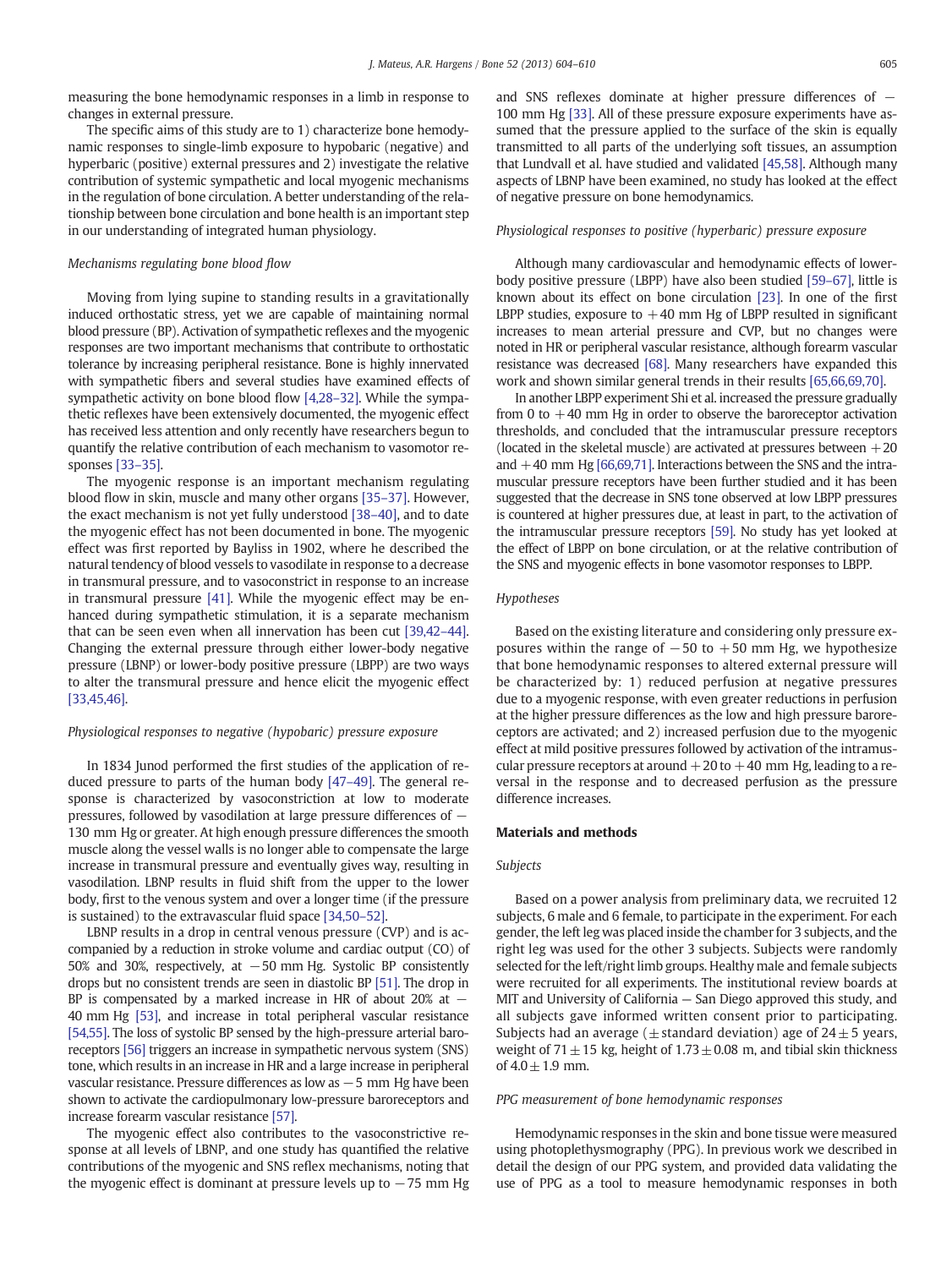superficial skin and underlying deeper bone tissues [\[27\].](#page-6-0) An overview of this measurement technique is presented here.

The PPG system consists of two main components: a light emitting diode (LED) light source, and a photodetector. Our PPG system has two LED light sources, a green light with a wavelength of 526 nm that is located 3 mm away from the photodetector and a near infra-red (IR) light at 805 nm wavelength located 20 mm away from the photodetector, as shown in Fig. 1. Light from a PPG system with this configuration has been shown to have a penetration depth of about 2 mm for the green light and about 13 mm for the near-IR LED, which effectively allows us to probe two different tissue depths [\[26\]](#page-6-0).

Both of these LEDs operate within the "biological window" of 800 to 1100 nm where skin and bone tissue are transparent to light within this range [\[72\]](#page-6-0). However, light at these wavelengths is readily absorbed by blood. Some of the light from the LED will eventually get reflected (after being scattered in the tissue and partially absorbed by blood) and reach the photodetector. Changes in the PPG signal are therefore directly related to the amount of blood in the tissue being probed. Changes to the average peak-to-peak amplitude of the pulsatile (commonly referred to as "AC") component of the PPG signal are representative of changes in the local tissue perfusion, with an increase in the average amplitude corresponding to an increase in perfusion either through increased blood flow, local vasodilation or both. Conversely, a decrease in the peak-to-peak amplitude corresponds to a decrease in the local tissue perfusion [\[27\].](#page-6-0)

Our PPG probe was placed on the skin on the medial surface of the tibia at a distance (measured from the proximal end of the PPG probe) of about 4–9 cm distal to the tibial tuberosity on each limb. There is only a thin layer of skin at this location, and no muscle tissue in between the tibia and the skin. In previous work we have shown that in this set-up the green and near-IR channels respond selectively and independently to the skin and bone signals, respectively [\[27\]](#page-6-0).

#### Equipment set-up

A single-limb pressure chamber was used to expose the lower limb to changes in external pressure. While only one limb was exposed to the pressure difference, PPG probes were placed on both limbs. This allowed for the distinction between myogenic effects and sympathetic reflexes, since a myogenic response should only be present in the limb that is exposed to the pressure difference whereas any large sympathetic reflex, if evoked, should be present in both limbs [\[33\].](#page-6-0) A picture of the pressure chamber set-up together with the pressure seal and the sealing ring that attaches the pressure seal to the chamber is shown in Fig. 2. The lower limb starting from the top of the knee is exposed to the pressure



Fig. 1. Head stage of the PPG system showing the green and infrared (IR) LEDs, as well as the photodetector.



Fig. 2. Pressure chamber with neoprene pressure seal and sealing ring.

difference, while the neoprene pressure seal covers the lower half of the thigh above the knee.

Once subjects were lying on a cushioned bed, a custom-made neoprene pressure seal (Surf 'n Sea®, San Diego, CA) was placed around their leg and pulled up towards the upper thigh. The seal remained in contact with the subject's limb from the top of the knee to the top or middle of the thigh for a distance of about 25 cm. A wide pressure cuff (Welch Allyn® Thigh 13 Blood Pressure Cuff, Skaneateles Falls, NY) was placed around the thigh on top of the neoprene seal. The pressure cuff was inflated during the positive pressure segments of the experiment to a pressure equal to the chamber pressure in order to minimize air leakage through the seal. The chamber pressure was monitored using a digital pressure monitor (World Precision Instruments, Sarasota, FL). The PPG cable from the limb inside the chamber was passed underneath the pressure seal, and a sealing ring was used to attach the pressure seal to the chamber and securely tightened to prevent air leakage.

All of the experiments were performed with subjects lying supine. An automated blood pressure cuff (HEM-775, Omron® Healthcare Inc., Bannockburn, IL) was placed around the subject's left arm over the brachial artery, and prior to exposure to any of the stimuli baseline BP and HR were measured. Measurements of the tibia skin thickness were also taken on both limbs by using a skin-fold caliper. Once the set-up was complete, subjects were asked to relax and lay down for 5 min before commencing the experiment. Throughout all phases of the experiment, subjects were instructed to minimize movement and talking.

#### Pressure protocol

Nine different, relatively mild pressure levels were used in the experiment:  $-50$ ,  $-30$ ,  $-15$ ,  $-5$ ,  $0$ ,  $+5$ ,  $+15$ ,  $+30$ , and  $+50$  mm Hg (the available pressure pump was limited to a maximum pressure differential of 50 mm Hg). The order of the pressure levels was randomized for each subject, but consecutive pressure levels were always alternated between negative and positive pressure levels to avoid systematic errors due to additive pressure-exposure effects (such as edema with negative pressure). Each pressure level was maintained for 4 min (enough for the signal to reach a steady-state); and after exposure to a non-zero pressure level, the pressure in the chamber was brought back to 0 mm Hg for a period of 4 min prior to going to the next pressure level. A sample of the pressure protocol is shown in [Table 1](#page-3-0). Half of the subjects were randomly selected to start at a negative pressure level and the others at a positive level. For any given pressure exposure, the PPG data were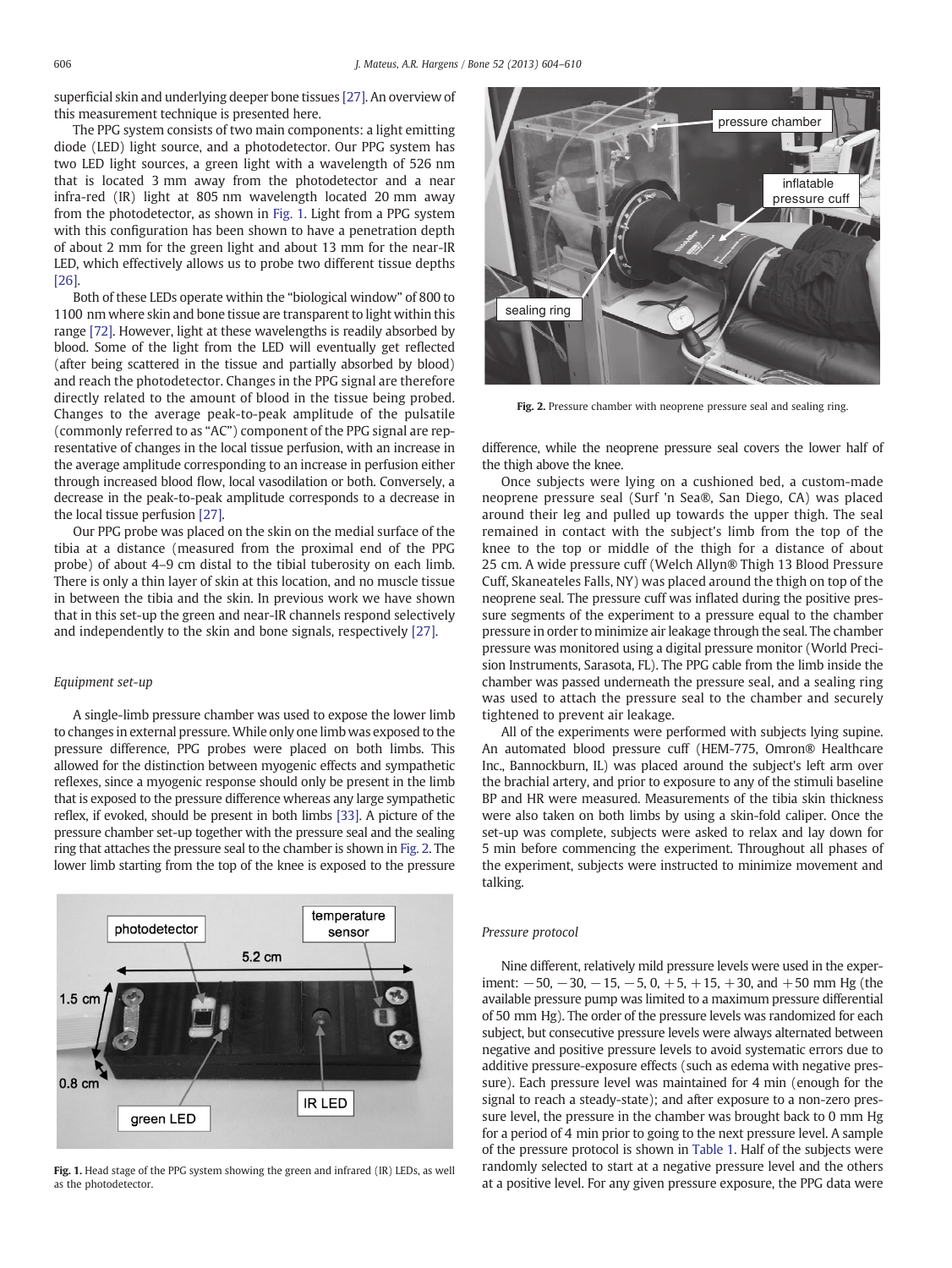<span id="page-3-0"></span>Table 1 Sample experimental pressure exposure protocol.

| Order          | Pressure<br>mm Hg | Duration<br>min |
|----------------|-------------------|-----------------|
| 1              | $\Omega$          | $\overline{4}$  |
| $\overline{2}$ | $-15$             | 4               |
| 3              | $\mathbf{0}$      | 4               |
| $\overline{4}$ | 50                | $\overline{4}$  |
| 5              | $\mathbf{0}$      | $\overline{4}$  |
| 6              | $-30$             | 4               |
| 7              | $\bf{0}$          | 4               |
| 8              | 5                 | $\overline{4}$  |
| 9              | $\Omega$          | 4               |
| 10             | $-50$             | 4               |
| 11             | $\bf{0}$          | 4               |
| 12             | 30                | 4               |
| 13             | $\Omega$          | 4               |
| 14             | $-5$              | $\overline{4}$  |
| 15             | $\bf{0}$          | 4               |
| 16             | 15                | 4               |
| 17             | $\bf{0}$          | $\overline{4}$  |

expressed as a change from the immediately preceding 0 mm Hg baseline level.

#### Data collection and analysis

PPG data were continuously recorded throughout the entire experiment and analyzed minute-by-minute. Average AC peak-topeak amplitudes were obtained for both the skin and bone signals for each limb and for each minute in each of the 4-minute segments of the protocol. In processing the PPG data each of these 4 data points were computed as an average over at least 30 s, and care was taken to ensure that no external disturbances were present in this 30 s interval. The last 3 data points of each 4-minute interval were then averaged and used in the statistical analyses. In all cases the PPG data were either expressed as the raw data or as a change from baseline, both in Volts. Blood pressure and HR data were obtained on the third minute of each 4-minute segment. In all cases data in graphs are presented as means and 95% confidence intervals (CI).

Repeated measures analysis of variance (ANOVA) models were used to analyze the bone and skin PPG data separately, and Greenhouse– Geisser corrections were used to correct for violations of the sphericity assumption. The only factor in the model was pressure, with 8 levels corresponding to each of the tested pressure differences. The dependent variable was either the skin or bone average AC peak-to-peak amplitude, which was repeatedly measured on the same subject at each pressure level. We did not expect to see changes in BP and HR at most pressure levels as the pressure differences and fluid shifts were not likely to be large enough to evoke these responses, except maybe at the more extreme pressures of  $+50$  and  $-50$  mm Hg. The BP and HR data at these two pressure levels were tested for normality using the Shapiro–Wilk test, and two-tailed paired t-tests with Bonferroni corrections for multiple comparisons within each dependent variable were used to compare HR and BP changes from baseline at both  $+50$  and  $-50$  mm Hg. In all cases significance is set at  $p<0.05$ .

#### Results

#### PPG data from limb inside the chamber

The skin and bone PPG data for the leg inside the chamber are given in Fig. 3 (A). Both the skin and bone signals decreased at all the negative pressures, with greater decreases noted at the larger pressure differences. An increase in the bone signal was observed at positive pressures ranging from  $+5$  to  $+30$  mm Hg and with larger increases at the higher pressures. This response was reversed at  $+50$  mm Hg, where the bone signal is markedly reduced and falls to levels below baseline. The skin signal followed a similar pattern at the positive pressures; it increased at the  $+5$  and  $+15$  mm Hg levels, but began to decrease at  $+30$  mm Hg and fell below baseline levels at  $+50$  mm Hg. The ANOVA analysis indicated a significant effect of pressure level on both the bone PPG data  $(F(2.55, 28.03)=21.73,$  $p<0.0001$ ) and on the skin PPG data (F(2.97, 32.61) = 37.35, p $<0.0001$ ).



Fig. 3. PPG AC data from the pressure experiment for the leg inside the chamber (A) and outside the chamber (B) for both skin (white bars) and bone (dark bars) signals. Data expressed as means and 95% CI. For the limb inside the chamber pressure significantly affected the AC response in the skin and bone (both at p<0.0001), but for the limb outside the chamber pressure did not affect the skin ( $p=0.532$ ) or bone response ( $p=0.418$ ).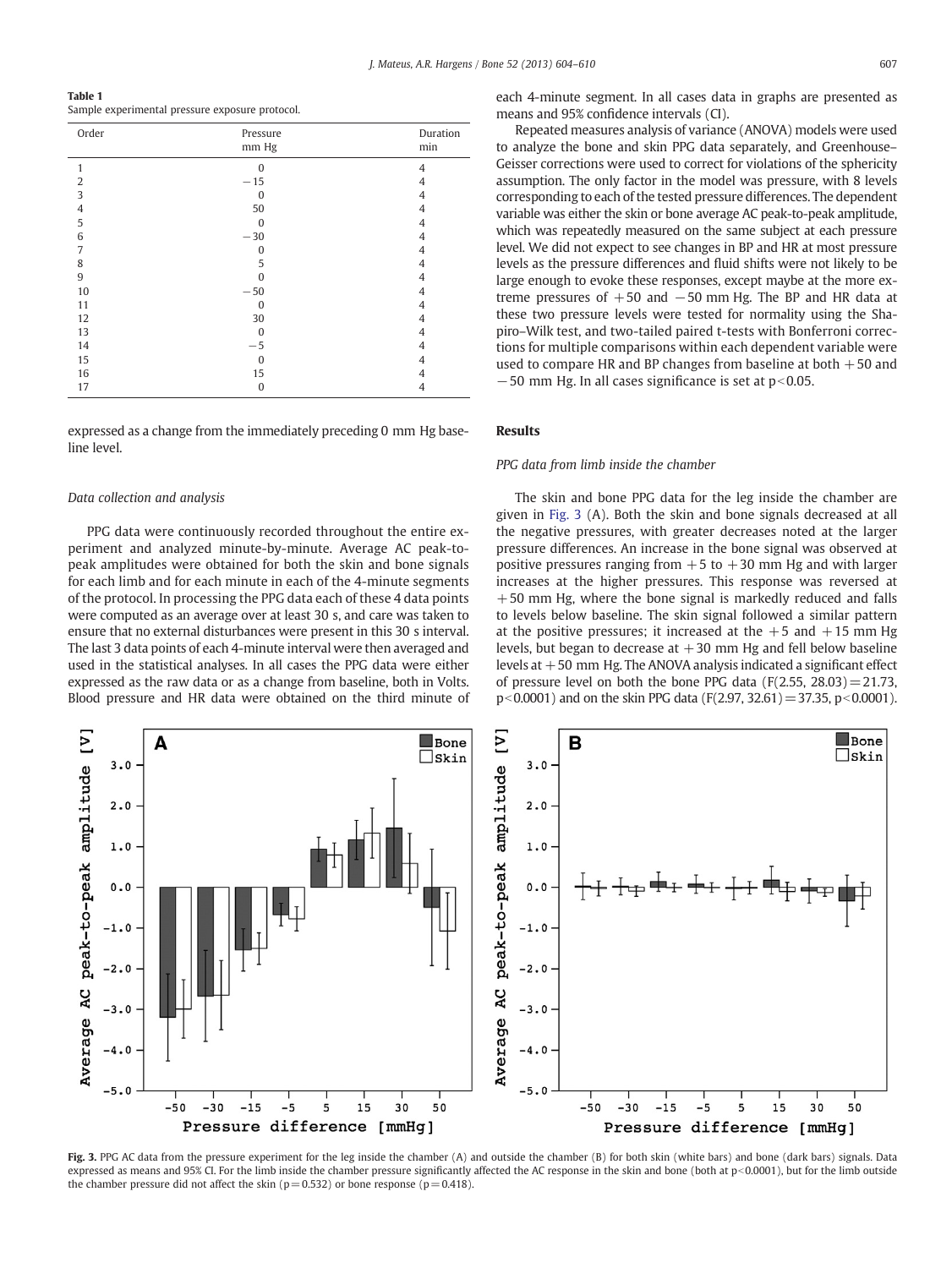## PPG data from limb outside the chamber

The skin and bone PPG data for the leg outside the chamber are given in [Fig. 3](#page-3-0) (B). Both the bone and skin PPG signals in the limb outside the chamber are unaffected by the pressure inside the chamber. The ANOVA analysis did not indicate a significant effect of pressure level on either the bone PPG data (F(2.77, 30.51) = 0.96,  $p = 0.418$ ) or the skin PPG data (F(2.97, 32.65) = 0.74, p = 0.532).

### Blood pressure and heart rate data

The BP and HR data for the pressure experiment are shown in Figs. 4 and 5, respectively. Systolic BP at  $+50$  mm Hg was significantly increased from baseline. There were no other significant differences in systolic or diastolic BP from baseline at any other pressure level. The HR data were not significantly different from baseline at any of the pressure levels.

#### **Discussion**

#### Response to negative pressure

At all of the negative pressure levels, we observed significant reduction in both the skin and bone perfusion for the leg inside the chamber. Even for levels as low as  $-5$  mm Hg, reduced perfusion is noted in both the skin and bone. The response at this pressure level is not due to changes in SNS tone or to mechanical compression of the limb. At such low pressure differences the SNS reflexes are not yet activated, as can be seen from the unaltered BP and HR. The myogenic effect is triggered in response to the increase in transmural pressure from the hypobaric exposure [\[39\]](#page-6-0), and it is the sole mechanism behind the decreased perfusion at this pressure level.

As the pressure difference increases and we progress to more negative pressures, the myogenic effect is enhanced as the transmural pressure is further increased. The absence of changes to systolic BP, HR and vasomotor tone in the limb outside the chamber (even at the higher pressure differences of −30 and −50 mm Hg) indicates that the high-pressure baroreceptors have not yet been activated [\[53,73\].](#page-6-0)



Fig. 4. Systolic (dark bars) and diastolic (white bars) BP data from the pressure experiment. Data expressed as means and 95% CI of differences from baseline;  $\degree$ p<0.01.



Fig. 5. HR data from the pressure experiment. Data expressed as means and 95% CI of differences from baseline.

Activation of the low-pressure baroreceptors is expected to be associated with vasomotor changes in the limb outside the chamber [\[57\]](#page-6-0), which is also not observed.

At a pressure of  $-50$  mm Hg, the diastolic BP is noticeably, though not significantly, increased as documented in Fig. 4. The mechanical compression of the limb through the pressure seal produces, on average, 21 mm Hg of pressure (95% CI: 14–28 mm Hg, as measured during testing by Tekscan® pressure sensors) on the limb when exposed to the −50 mm Hg pressure difference. At these pressures, the mechanical compression is likely affecting the venous circulation of the limb by reducing the venous compliance. Reduced venous compliance would tend to sustain the filling pressure of the right heart, mitigating any drop in CO. Since HR remains unchanged, any drop in CO would be reflected in a reduced pulse pressure as is evidenced by the unaltered systolic BP and the increase diastolic BP at  $-50$  mm Hg.

### Response to positive pressure

The response to positive pressure can be characterized by an initial increase in perfusion at pressure levels up to  $+30$  mm Hg for bone and up to  $+15$  mm Hg for skin, followed by a reversal of the response that ends with decreased skin and bone perfusion at  $+50$  mm Hg. The increased pressure inside the chamber is transmitted to the leg tissues and decreases the transmural pressure, which triggers myogenic vasodilation. The lack of changes in HR, systolic and diastolic BP as well as in the PPG signal from the limb outside the chamber at pressures up to  $+30$  mm Hg suggests that neither the high or low pressure baroreceptor mechanisms have been activated. Myogenic vasodilation is the predominant mechanism responsible for the increased perfusion seen at pressure levels up to  $+30$  mm Hg.

At all positive pressures we expect the myogenic effect to be active and to promote vasodilation, however, it is clear that above  $+30$  mm Hg another mechanism overrides this effect. Even though the PPG signals are, on average, above the baseline levels, the PPG skin signal is no longer significantly different from baseline. As we move to the highest positive pressure level of  $+50$  mm Hg we observe a significant decrease in the skin signal and a decrease in the bone signal. At  $+50$  mm Hg there is a significant increase in the systolic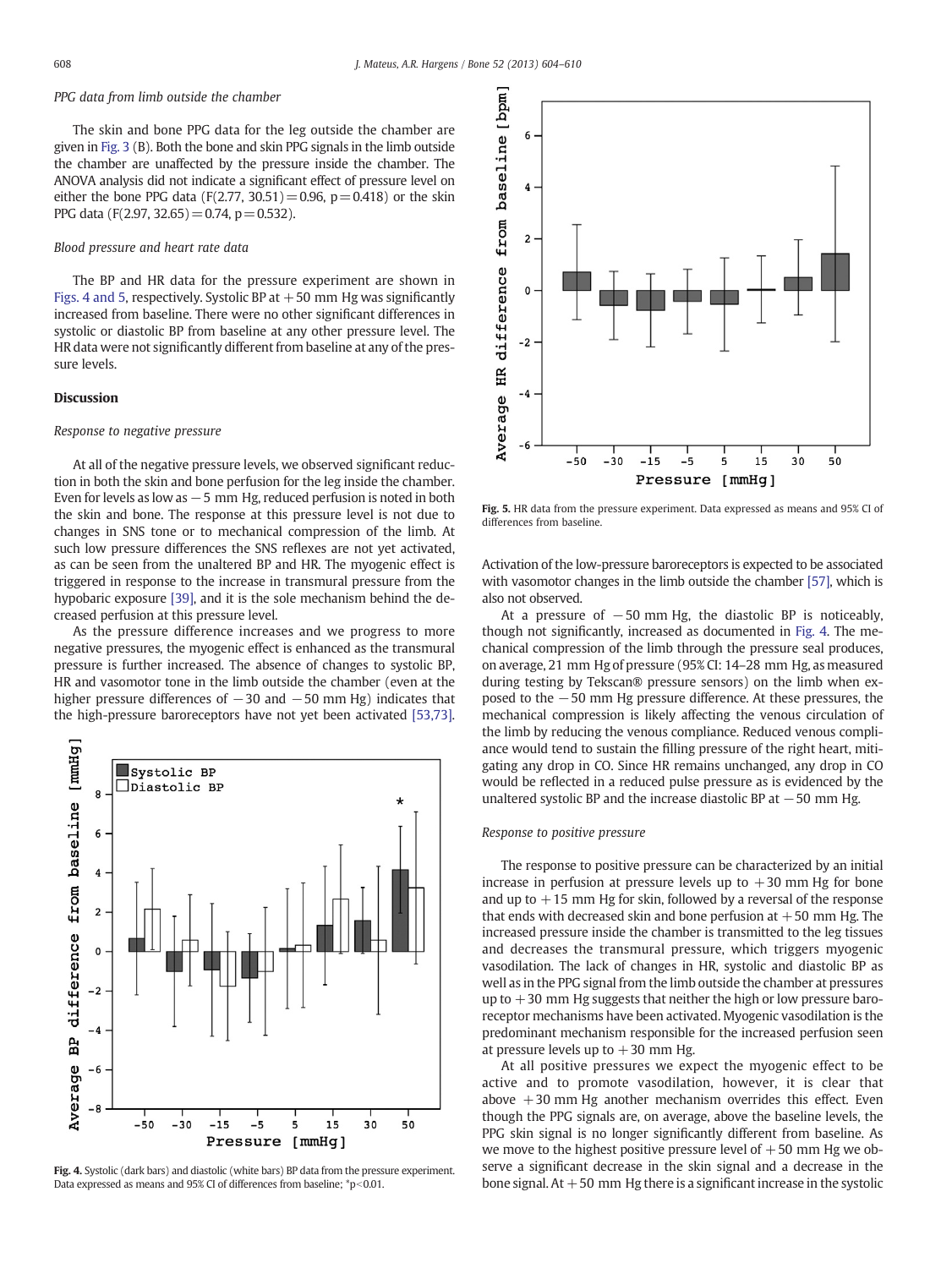<span id="page-5-0"></span>BP and a non-significant increase in HR, while the PPG signal from the limb outside the chamber does not show a significant change from baseline. If the baroreceptor reflexes were activated we would expect to see an increase in the PPG signal in both limbs and decreases in the HR and BP data, which is the opposite of the observed changes at  $+50$  mm Hg.

The observed reversal in the PPG trend at  $+30$  mm Hg can be explained by the activation of the intramuscular pressure receptors. Several studies have reported the activation threshold of the intramuscular pressure receptors to be around  $+30$  mm Hg [\[59,66,71\],](#page-6-0) and it has previously been suggested that they can increase sympathetic tone, BP and HR, and override the inhibition of the SNS induced by the baroreceptor reflexes. At  $+50$  mm Hg, the mechanical compression of the limb through the pressure seal is estimated to be 33 mm Hg (95% CI: 21–46 mm Hg). It is likely that at this pressure level the seal is affecting the limb circulation, in particular it may be affecting the venous return and promoting an increase in the diastolic BP as previously discussed.

#### Myogenic effect

We have claimed that the myogenic effect is the predominant mechanism effecting the perfusion changes in response to changes in external pressure. While we understand how the myogenic response can affect the vasculature in the soft tissues, it is not clear how the same mechanism can evoke a response in the vasculature that is encased within the rigid bone matrix. One possible mechanism that could explain the bone myogenic response is to consider the bone response as occurring afterwards and as a direct result of the response in the soft tissues. A myogenic response in the soft tissues can also affect the nutrient artery to the tibia as well as other blood supply vessels. In response to positive pressure exposure (decreased transmural pressure) the vessels in the soft tissue would vasodilate, thereby decreasing the blood pressure in the arterial supply to the bone. This internal drop in pressure inside the supply vessels could be propagated downstream, resulting in a decreased transmural pressure of the blood vessels inside the bone, thereby triggering a secondary myogenic response. This is one untested hypothesis of how the myogenic effect could affect the blood vessels inside the bone that warrants further study. This hypothesis could be tested by measuring if there is a time delay between the PPG responses from the skin and bone in response to a change in external pressure.

### Limitations

The activation threshold for the various mechanisms we have discussed may vary across different experimental set-ups, even if the same pressure differences are used in both experiments. An experiment with the pressure seal located around the calf of one limb may produce different responses compared to an experiment where traditional LBNP (with the seal at the iliac crest and both limbs exposed to the pressure difference) is used [\[73\].](#page-6-0) In the latter, the same pressure difference will result in a larger fluid shift volume which will activate the baroreceptor reflexes at a much lower pressure than if only a small part of one limb was exposed to the pressure difference. It appears that some mechanisms, such as the intramuscular pressure receptors, may be activated at the same pressure regardless of the surface area of the body that is exposed to the pressure difference. However, it may still produce effects of different magnitude that are a function of how much body tissue is exposed to the pressure difference. The pressure differences that can be studied are partially limited by the fact that at very high pressure differences the pressure sealing mechanism will likely affect the circulation. As we have previously noted this may be a contributing factor affecting the response at the 50 mm Hg pressure differences.

The measurements from the PPG device are always expressed as relative changes from a baseline condition, and the lack of a direct relationship to an absolute scale of measurement is one of its major limitations. PPG measurements of bone are also not possible at all anatomical locations, the thickness of the tissue above the bone and the penetration depth of the PPG signal are the two limiting factors in determining where this technique can be applied.

#### Conclusions

While the response of muscle, skin and other tissues to altered external pressure was previously studied, we have provided the first description of the changes that occur in bone perfusion in response to changes in external pressure. These new results provide a basic understanding of the predominant hemodynamic control mechanisms affecting bone and skin circulation and support our two initial hypotheses. While previous work on non-osseous tissues suggests that the myogenic effect is the predominant mechanism regulating arterial inflow to the limbs in response to negative pressure exposures up to  $-75$  mm Hg [\[33\],](#page-6-0) we have shown that the myogenic effect is also the predominant mechanism responsible for reduced bone perfusion at negative pressures and for increased bone perfusion at moderate positive pressures. This study represents the first report of a myogenic response in bone, and significantly expands our understanding of the importance of the myogenic effect [\[35,41\].](#page-6-0)

For our experimental set-up and at the pressure levels tested, sympathetic reflexes are not significantly activated. Different set-ups in which larger parts of the body are exposed to the pressure differences will probably evoke the SNS reflexes at lower pressure differences. Our data support the hypothesis that intramuscular pressure receptors are activated at  $+30$  mm Hg and result in decreased perfusion, as has previously been suggested in other studies that have looked at muscle responses to positive pressure exposure [\[59,66,71\]](#page-6-0). At high positive pressures the intramuscular receptors are powerful enough to override the myogenic-induced vasodilation.

Understanding the mechanisms that regulate bone circulation and the relationship between bone hemodynamics and bone health are two important missing pieces in our knowledge of integrated physiology. Knowledge of the predominant mechanisms regulating perfusion of bone and other tissues may contribute to more effective treatments and pharmaceutical approaches to treating specific bone disorders. Additionally, the increased perfusion observed at moderate positive pressures may be clinically exploited to aid in fracture repair and other pathologies. PPG bone measurements during spaceflight would be a useful way to further our understanding of microgravity induced fluid changes and the effect of these changes on BMD loss. A better understanding of the relationship between bone perfusion and bone health is an important step in improving and developing Earth-based clinical applications for osteoporosis and other pathologies as well as developing new and effective countermeasures for spaceflight-induced bone loss in long duration space missions.

#### Acknowledgments

This work was funded through the generous support of the Foundation for Science and Technology (FCT) of Portugal, the UCSD Department of Orthopaedic Surgery and the MIT Public Service Center. We thank the UCSD Physics Electronics Workshop, George Kassabian and Allen White for their help in the design and engineering of the PPG system; Chelsea Ellingson for her assistance in the experimental pilot studies; and all the subjects who participated in the experiment.

#### References

- [1] Guyton AC, Hall JE. Textbook of medical physiology. 11th ed.Philadelphia: Elsevier Saunders; 2006.
- [2] Brookes M, Revell WJ. Blood supply of bone: scientific aspects. Rev. and updated ed.London; New York: Springer; 1998.